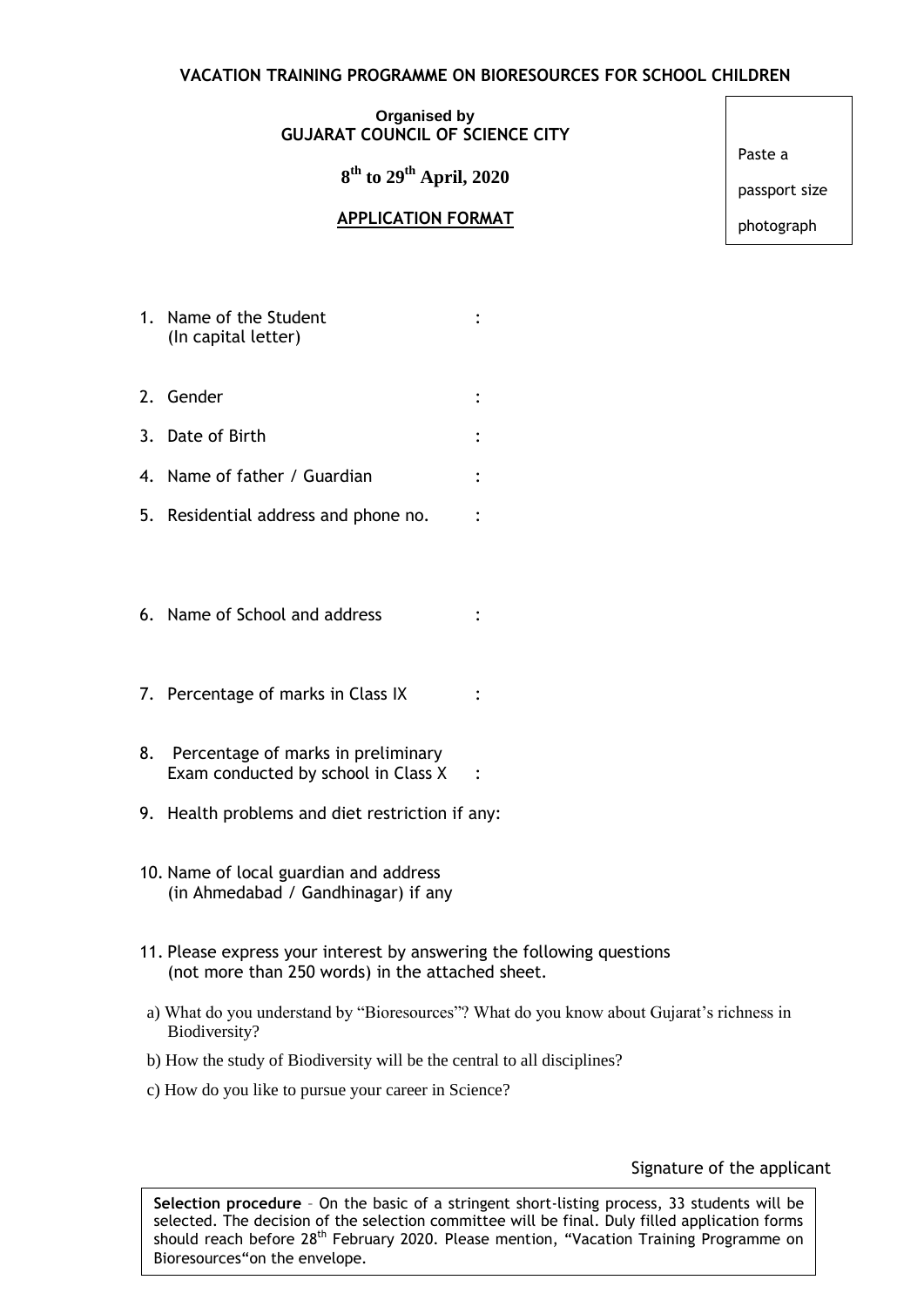# **VACATION TRAINING PROGRAMME ON BIORESOURCES FOR SCHOOL CHILDREN**

# **8 th to 29th April, 2020**

#### **Organised by GUJARAT COUNCIL OF SCIENCE CITY**

| Q.1. | What do you understand by "Bioresources"? What do you know about Gujarat's richness in<br>Biodiversity? |
|------|---------------------------------------------------------------------------------------------------------|
|      |                                                                                                         |
| Q.2. | How the study of Biodiversity will be the central to all disciplines?                                   |
|      |                                                                                                         |
|      |                                                                                                         |
|      |                                                                                                         |
|      |                                                                                                         |
|      |                                                                                                         |
| Q.3. | How do you like to pursue your career in Science?                                                       |
|      |                                                                                                         |
|      |                                                                                                         |
|      |                                                                                                         |
|      |                                                                                                         |
|      |                                                                                                         |
|      |                                                                                                         |
|      |                                                                                                         |
|      |                                                                                                         |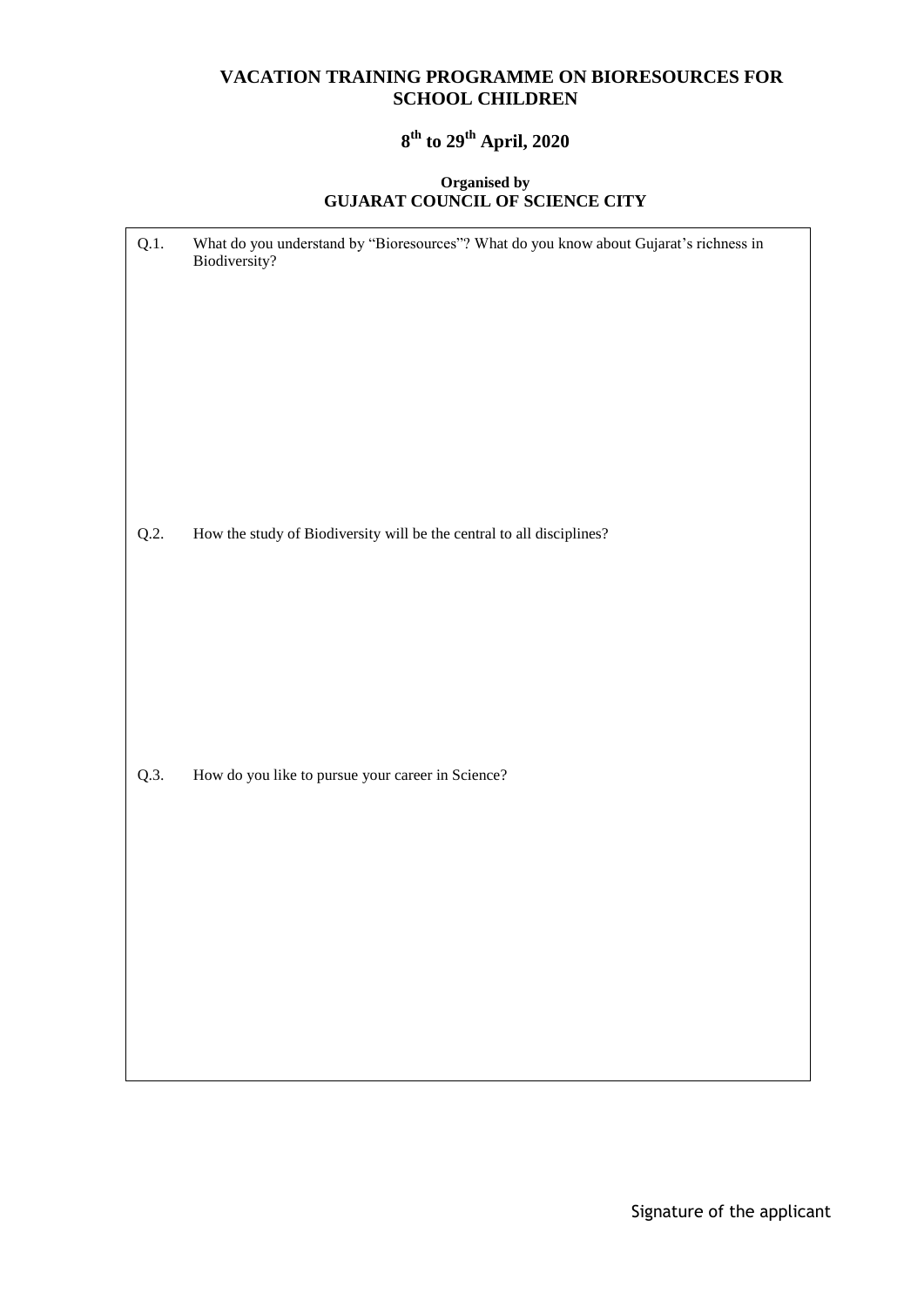# **VACATION TRAINING PROGRAMME ON BIORESOURCES FOR SCHOOL CHILDREN**

#### **Organised by GUJARAT COUNCIL OF SCIENCE CITY**

#### *Selection criteria for the participants*

- 1. The programme is designed for the students who are pursuing class XI (Biology) this year. There will be 33 participants to be selected on basis of merit and aptitude test.
- 2. The DEOs of each district of the State are requested to send five students from each district on the basis of the following criteria.
	- (i) The student, with highest mark (above 90%) in Class X (Preliminary Examination) from the school, and also 90% marks in Class IX final Exam.
	- (ii) The student residing in remote areas and belonging to socially backward classes, who scored highest mark (above 80%) in Class IX and also 80% marks in Class X Preliminary Examination.
- 3. While preference has to be given to the students from the above categories, few students from the Central Schools, Jawahar Navodaya Vidyalayas are to be selected separately.
- 4. Each of the students has to submit the filled in proforma along with a passport size photograph and brief write up to the Gujarat Science City.
- 5. On the basic of a stringent short-listing process, 33 students will be selected for the programme. There will be a waitlist of the candidates, who will be called on if there is any vacancy from the first merit list.
- 6. The decision of the selection committee will be final.
- 7. Duly filled up applications should be reach science city on or before  $28<sup>th</sup>$ February, 2020 forwarded by the DEOs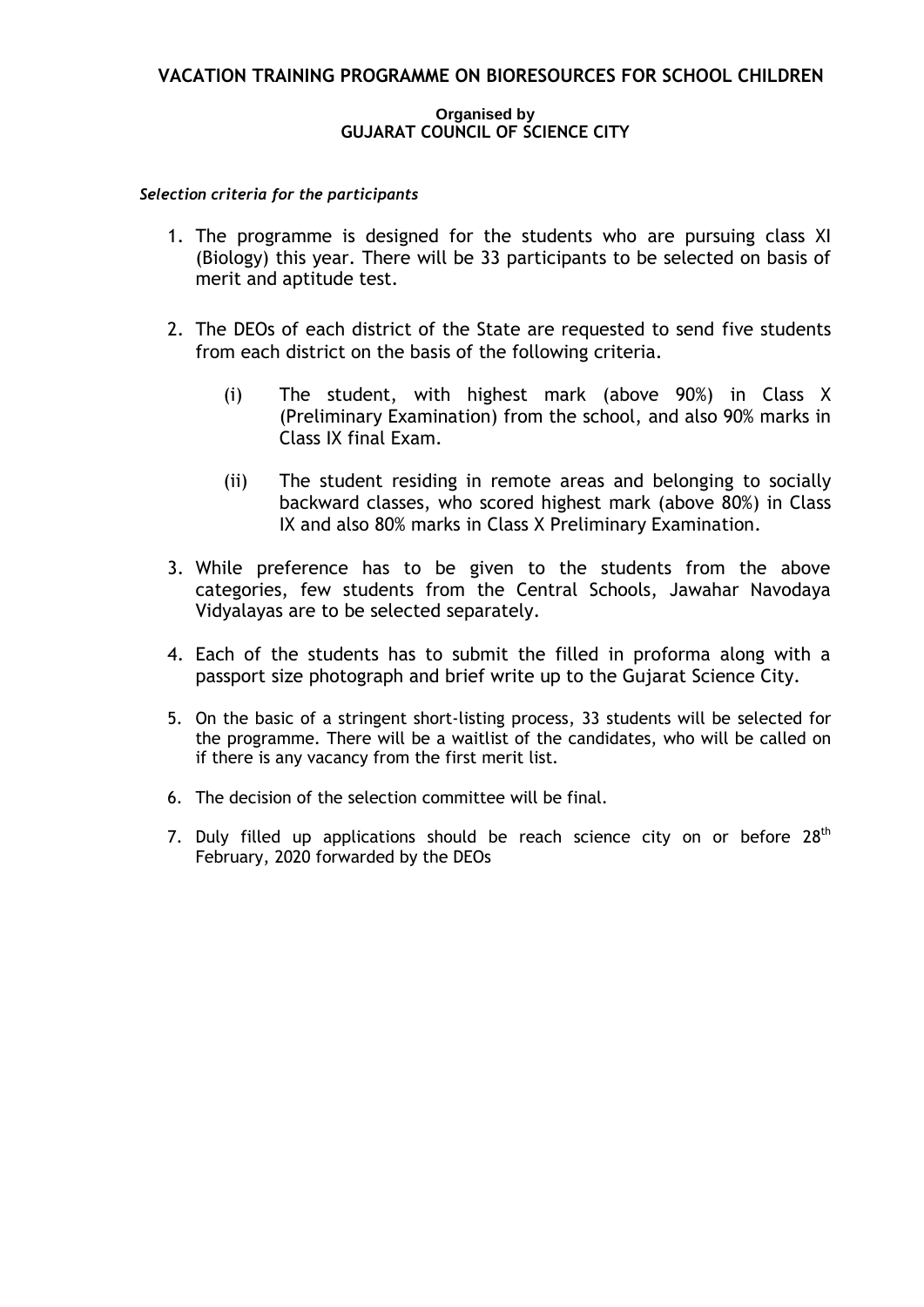# **Gujarat Council of Science City**

Department of Science & Technology, Govt. of Gujarat

#### **VACATION TRAINING PROGRAMME ON BIORESOURCES FOR SCHOOL CHILDREN**

# **8 th April to 29th April, 2020**

#### **Brief about the Programme**

Though the human being is a major component of the eco-system, it cannot overlook the importance of biodiversity at species, genetic and ecosystem levels. It has direct consumptive value in food, agriculture, medicine, and industry apart from aesthetic and recreative value. Biodiversity maintains ecological balance and continues evolutionary processes. It has been observed that the present secondary school curriculum is not sufficient to motivate the students to work for their own bio resources.

Further, these days the best students do not come for science courses, particularly to basic sciences or life sciences. The attraction for commercial and professional courses is such that even those who enroll in science courses leaves at the first opportunity. As a result, many seats in undergraduate classes of various science subjects in good degree colleges and graduate science subjects in universities remain vacant. Very few meritorious scholars opt for teaching or research careers in basic sciences.

To attract, encourage and create interest among bright students about our rich bioresources and its importance, Gujarat Science City is organizing a four week long "Vacation Training Programme on Bioresources for School Students" during  $8<sup>th</sup>$  April to 29 $<sup>th</sup>$ </sup> April, 2020.

The programme has been designed for the meritorious students who have appeared for the Std. X examination this year and having more than 90% marks in their Std. IX. About 33 meritorious students have been selected based on their merit and aptitude test for the programme.

The main objective of the vacation programme is to create awareness and understanding about the bioresources and biosciences among the young students who will take a decision to join any pre-degree course after the Std. XII examination. The young students may explore the possibility of understanding the science of bioresources and to make themselves prepare for taking a career in their higher studies. In addition, the programme will impart training on sustainable use and conservation of bioresources and to create better awareness about relevance of bioresources in everyday life.

The program will allow the participating students to use their skills learned in the classroom setting to understand better and serve their community and environment. The students are also encourage to conduct small research projects, visit important bioresource places, interacting with eminent scientists of the field and conducting surveys, interviews, project works and reports.

They will learn about the value of biodiversity, from the discovery of new medicines and materials, to the protection of food crops and local systems. The current loss of biodiversity will be put up into perspective by involving students in laboratory work where they see how species can adapt to changing conditions, learn theories about how species evolve, and study the natural causes of extinctions.

Finally, students may consider the history of actions that people around the world have taken to protect endangered species, and international agreements to preserve biodiversity.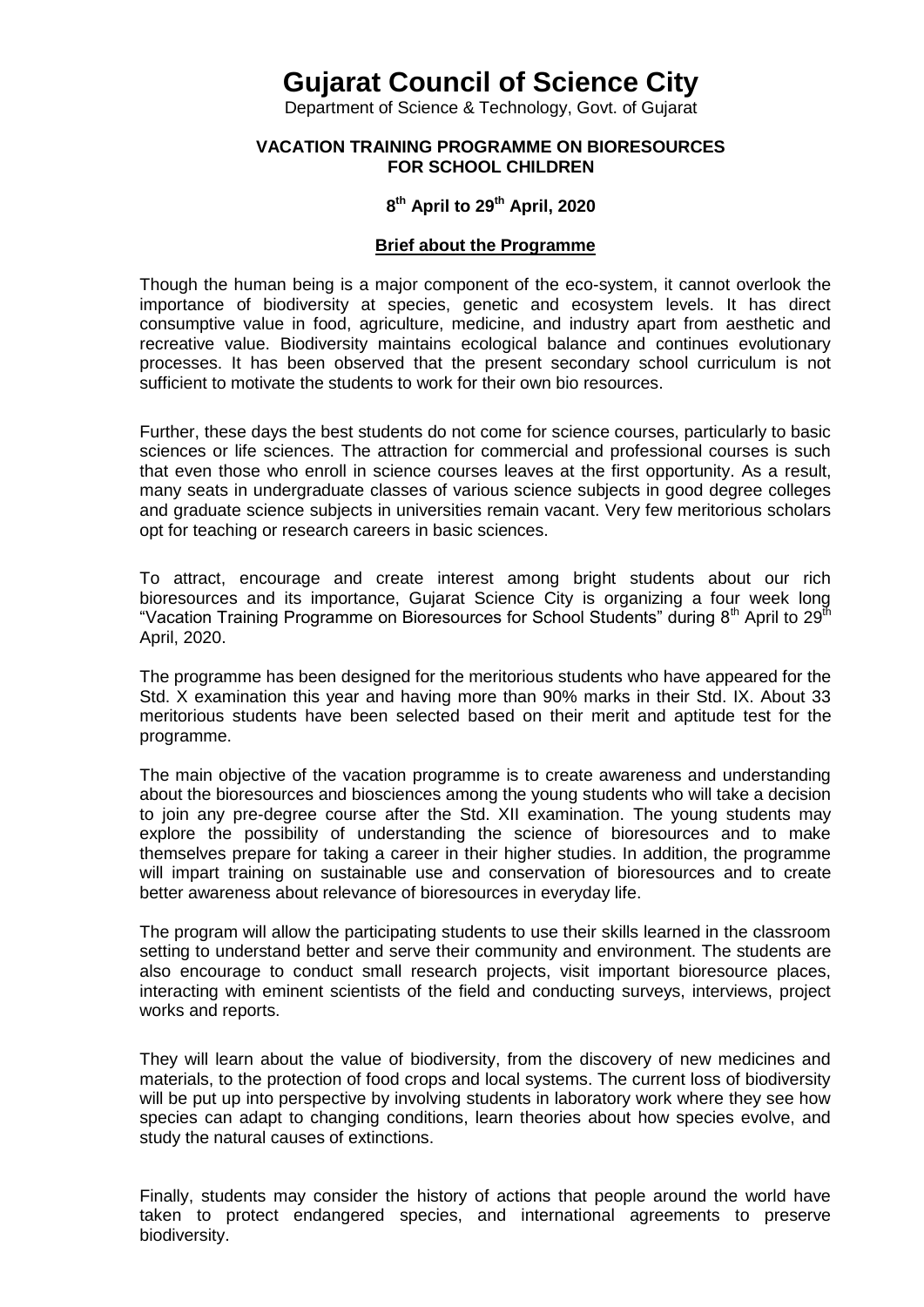# **Objectives**

- 1. To inculcate among students an appreciation of the biological resources of the country, their use and management.
- 2. To create opportunities for hands-on experiences in the field.
- 3. To understand locally available bioresources, their sustainable use and conservation.
- 4. To interact with leading experts in the field including core and visiting faculty at the organization.

## **Course Curriculum:**

# **A. Introduction to Biodiversity and Bioresources**

- 1. Biodiversity and Bioresources-their importance
- 2. Genetic diversity, species diversity, and Ecosystems diversity
- 3. Distribution of terrestrial and aquatic bioresources, Microbial bioresources
- 4. Value of Bioresources direct and indirect values, Ethical values
- 5. Natural and wild resources-Medicinal plants, economically/industrially useful plants and animals, parasites & predators
- 6. Ecologically relevant resources-Keystone species, pollinators, natural predators
- 7. Bioresources maintained by and in man made ecosystems. Genetic resources, agro biodiversity
- 8. Ethnic knowledge bases, folklore knowledge bases.
- 9. Threats to bioresources
- 10. Conservation and sustainable use of bio-resources.
- 11. Intellectual Property Rights and bioresources.
- 12. Biotechnology and Bioresources-scope, limits & precautions
- 13. Emerging avenues and careers in the fields of Biodiversity, Bioresources and Biotechnology.

The above topics should be discussed by eminent faculties as 'Meet the Scientist' programme in very interactive sessions, which includes audio-visual presentations, brainstorming discussions along with lab works and project assignments.

This vacation training programme for school children at Class X level is an enrichment course to create awareness on bioresources and biodiversity conservation. Though this is not directly related to their school curriculum and examinations, the programme has some relevance to the course content at the level of Std X and XI.

The course contents proposed for this training programme have relevance to the following topics in the Science text book in Class X and Biology text book in Class XI. These includes: biomass as fuel**,** agricultural tasks and food production, food from animals, animal husbandry, fish as source of animal food, management of food resources, biosphere – structure and function and food chain from Std. X science book. Similarly, emphasis will be given to Std XI Biology topics like, diversity of life, organisms and the environment, natural resources and their utilization, wildlife and forest conservation.

#### **B. Exploring the Environment and understanding local Bioresources** (Practical hands-on activities)

| SI.<br>No.                 | <b>Exploring environment and understanding local Bioresources</b>                                                 |
|----------------------------|-------------------------------------------------------------------------------------------------------------------|
| 11                         | Field work for studying and documenting local biodiversity /<br>bioresources                                      |
| $\overline{2}$             | Discussion sessions based on the study involving local elders to<br>compare                                       |
| $\overline{\phantom{a}}$ 3 | Past and present distribution of species, and to find out factors<br>responsible for the decline of biodiversity. |